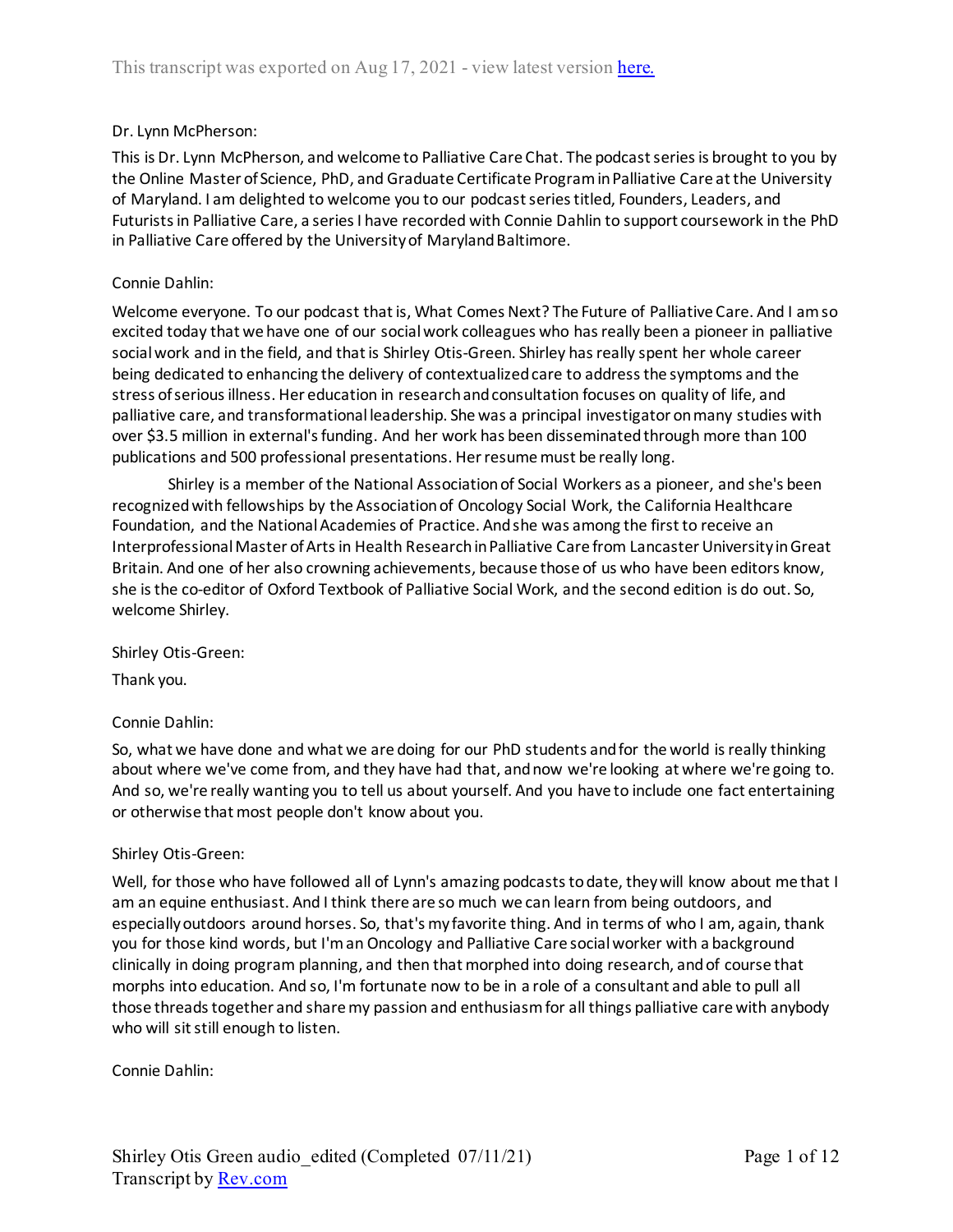Well, I'm thinking about the image for me about being a social worker to the horse, so if I guess that you can be a horse-whisperer, you could probably be a person whisperer.

Shirley Otis-Green:

Exactly.

## Connie Dahlin:

So, tell us more about what you're doing now and what do you love because we can already see your passion in your face.

## Shirley Otis-Green:

I have that right across my forehead. I think what I love best about palliative care is its collaborative team approach. And so, as a social worker, we're dipped in that secret sauce of systems thinking and contextualizing the individual or the circumstances or the situation. And so, trying to understand, again... As you could imagine when I started a thousand years ago, you hear things like, go see the delivery room 206. You're just from an early age to realize that there was more than just delivery room 206, and it wasimportant to see the whole person, and more than that, to see the family that surrounded that person, and more than that, to see the community that surrounds the family of that whole person.

So I think what I like best about palliative care is it always sees the whole person. It sees that person in context or in the environment. And that opens up doors for social determinants of health. It opens up doors for looking at quality of life issues. We have been [inaudible 00:04:45] the same friends, Connie. And so, thinking in terms of nurses, or social workers, or pharmacists, or our chaplain buddies, or of course our doctors and our therapists of all kind. If we can put all of these different heads together, we have a much better chance of being able to address the multidimensional aspects of suffering, and so [crosstalk 00:05:06]-

Dr. Lynn McPherson:

If I can jump in.

Shirley Otis-Green: [inaudible 00:05:08]. No, no. Yes, please.

## Dr. Lynn McPherson:

I just wanted to point out that Shirley is the reason our course is titled, Person-Centered Care instead of Patient-Centered Care, building on your dialogue there. So, I'm sorry. Go back to where you were.

## Connie Dahlin:

I will say that what's also important is just yesterday, the Future of Nursing 2020 to 2030 report, which was a Pathway to Health Equity was released. But Shirley, you made me think about... It's funny what you remember from a presentation. The most important statement yesterday for me amongst the rough four was the new thing that they are promoting, which is just awesome to me, is its patient-centered, family-centered, and community-centered. We haven't pulled them in before like that. And so, their focus is on obviously moving out of the hospital and to the community, but I thought, well, the social workers are going to love that because it is about the circles of care.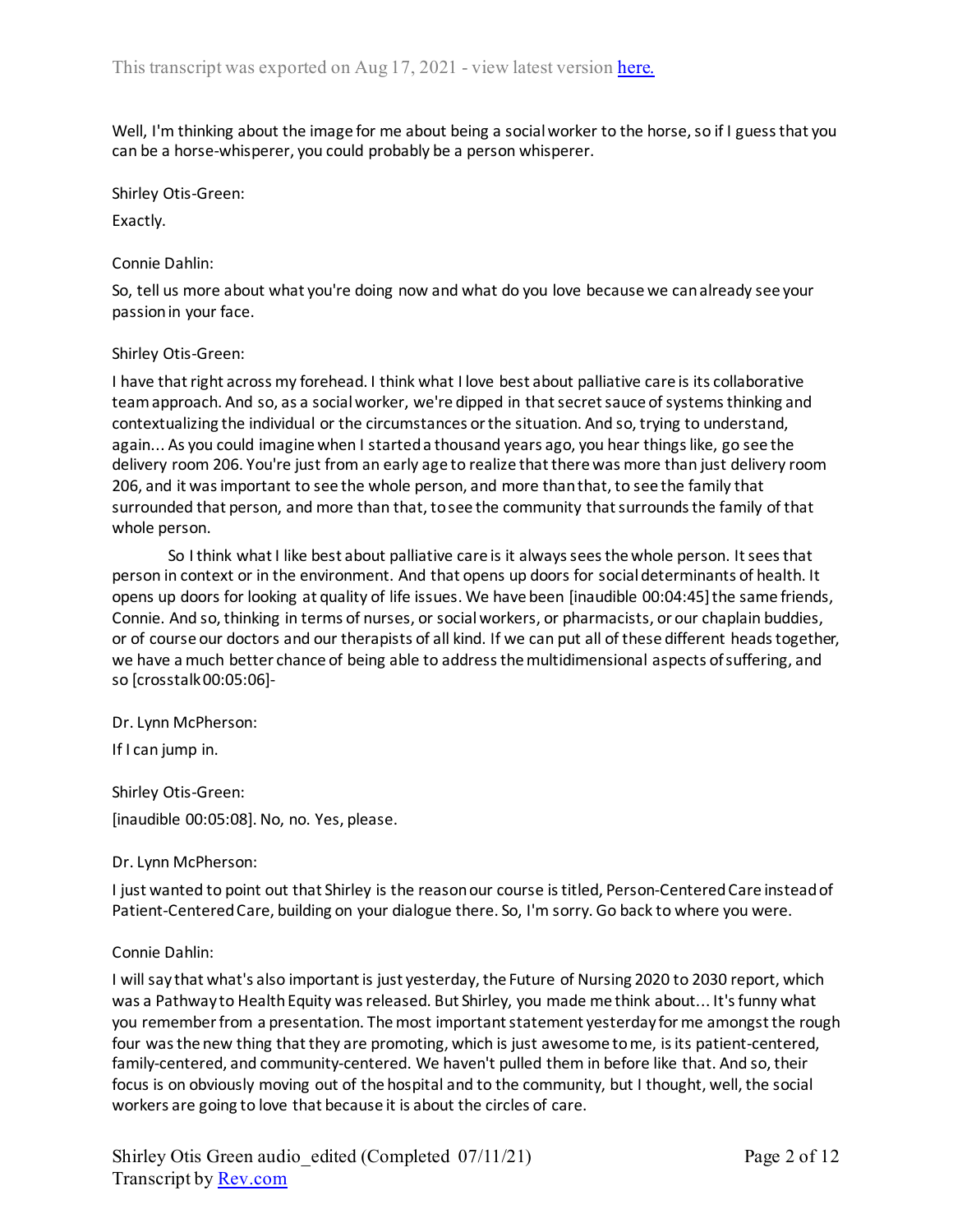# Shirley Otis-Green:

That's right. Absolutely. And again, like you say that palliative care I think has led the way in that. We've been able to look at actions more holistically. And again, thank you, Lynn, for noting that difference in terms of semantics because again, words matter so much, right? So, being able to say person verus patient, recognizing that a person is so much more than just their interface with the medical system, and being able to have that broader lens I think is so important. So, those are the things that, again, any opportunity that I have to play with healthcare systems that are looking at how to improve communication, or look at how to integrate advanced care planning, or how to help the social workers to be more effective advocates for the patients that they see, or helping the other healthcare professionals to be a little bit more of that broader lens. Those are the things that I am excited to be doing at this point.

# Connie Dahlin:

I think most of also the people who are watching this should know that you had a big role at California Healthcare Foundation in doing some of their work. And so, what we want our students to understand, it's actually like a test case because you have a state that's mandated palliative care that has money into it, and so you guys can trial these models, and you have the California Healthcare Foundation supporting that. And so, that's been really amazing because people can learn from what you're doing. They may not be able to do the same thing because they don't have the same mandates or the money behind it, but I think that work that you've been doing is also really important. Do you want to talk a little bit about that?

# Shirley Otis-Green:

I think... Again, it is absolutely a blessing to look back on a career and be able to see how the circles of influence have gotten broader. Again, when you start or when I stared at least, I was so delighted if I could make a difference to the person in room 206, if there was some resource I could connect them with or some moment of presence that could be a bomb. That was gratifying. But pretty early on, there was the desire, if I could, to be more influential for more folks because you see the need and you see how desperate we need to change healthcare, which is why I applaud all of you or the students listening to this because we need to transform this. So, being able to think about how do we do program planning in an institution, how do we create systems that are going to have less people falling through the gaps because when I hear the word equity that you were mentioning earlier for the nursing conference and the goals of moving forward, we are so clear that we have not done equity in healthcare. It's so broken.

So then you'd think, okay, well, how can we expand beyond just the institution? What can we do in a broader way? And as you say, the CHCF, the California Healthcare Foundation is looking at how can we, within a state, make a difference. And that state then can become a model for how can the country make a difference. As you know that I've been blessed to be able to travel some internationally and to be able to be involved with people that are looking at how is a country can we make difference. I think that that's what's so exciting, is that we have these different pilots or different models that are out there and if we can build on those. So SB 1004 is the bill that was passed in California that says if you were going to provide Medi-Cal, you have to be able to provide palliative care. How cool is that? Our Medi-Cal is other people's Medicaid, but for all the folks that would otherwise not have access to that kind of team approach to care, suddenly that door opens.

And it really is an exciting time to be able to look at how can we influence policy in a way that, again, might be able to make a difference in the lives of a certain population of folks, but they have that even... Perhaps, be a model that others can learn and tweak because again, it's not perfect it turns out.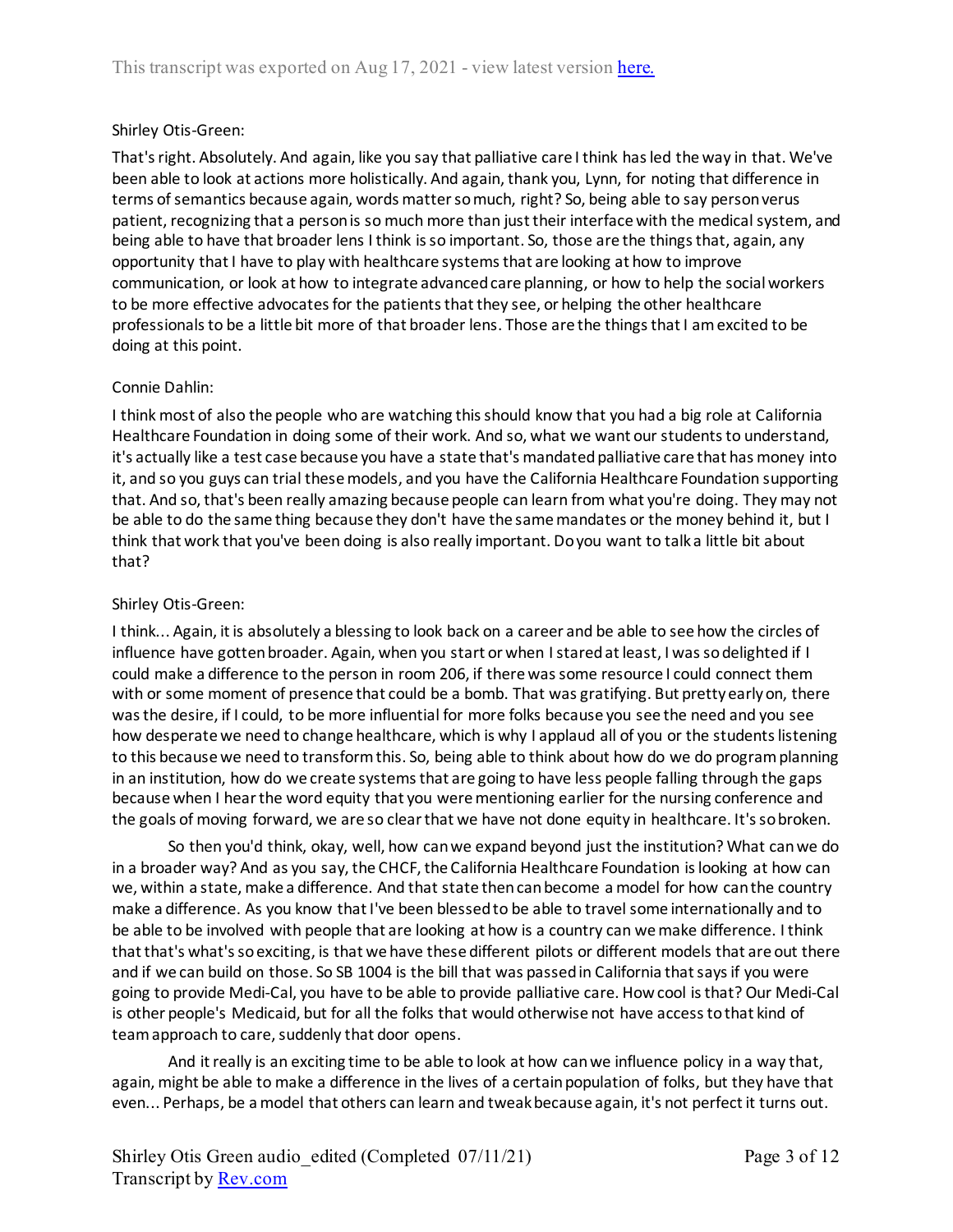It's not perfect, but there are things that others can do that will help to make it better in whatever next state does whatever. And I think that of all the good things that came Massachusets and from your state's pilot work, that becomes the affordable care act, which becomes, again, a policy that has worldwide implications at this point. Other countries and other places see something that works can grab that and can model it for themselves. So, it is an exciting time to be alive.

#### Connie Dahlin:

Shirley, remind me how old that bill is in California?

#### Shirley Otis-Green:

I thought you were going to how old are you?

#### Connie Dahlin:

No, no. [crosstalk 00:10:59]. That's never polite to ask. How old is the bill? Is it [crosstalk 00:11:03] years old?

#### Shirley Otis-Green:

What a good question. I have lost all track of time. COVID, I'm going to use as my example or my reasoning, but I didn't know time before. But relatively recent, maybe 2016, does that sound right? No. Probably later than that.

#### Connie Dahlin:

Okay. But I was just asking because I was thinking about what's happened in four years since, so you've been able to do these models and going forward. So, when you think about the neat work that you all have been able to do and to be sort of this incubator, what do you think are some of our challenges that we're facing in the future? And what keeps you up at night?

## Shirley Otis-Green:

That's keep me up at night, for sure. We've got to get that drip fixed on the [inaudible 00:11:52]. But in terms of challenges, they are many. And I'm going to go back to we need to transform healthcare. I think our system have... How many hours did you say this was? Our system of healthcare isso very broken, that it's tied into a person's employment for example, that it's not a human right. Again, you're talking to a social worker, so I believe healthcare is a human right. Just by definition of birth, you have hopefully the right to access a quality healthcare and to have kiddies that will jump in front of you when you're being interviewed. It's important I think for people to have that healthcare not be based on whether your parents have a good job that has benefits, or whether, again, a certain color of your skin or amount of melatonin that you might have, whether you speak English, whether you are of a certain age. Those kinds of disparities are unfortunately a big part of what keeps me up. And so, being able to think of how could we make healthcare more...

I really believe that I try [inaudible 00:13:01] fragments. The Institute for Healthcare Improvement has a wonderful goal that they talk about, called the Triple Aim, and that's to do better care for [inaudible 00:13:10], to do a better care for more people and do all of that at less cost. Other folks have wisely said that that's not enough. I mean, they have the [inaudible 00:13:22], and that puts the joy back into the provision of care. And I think that is our goal, right? To be able to provide better care for more people more equitably and to be able to do that in a way that lowers world stress and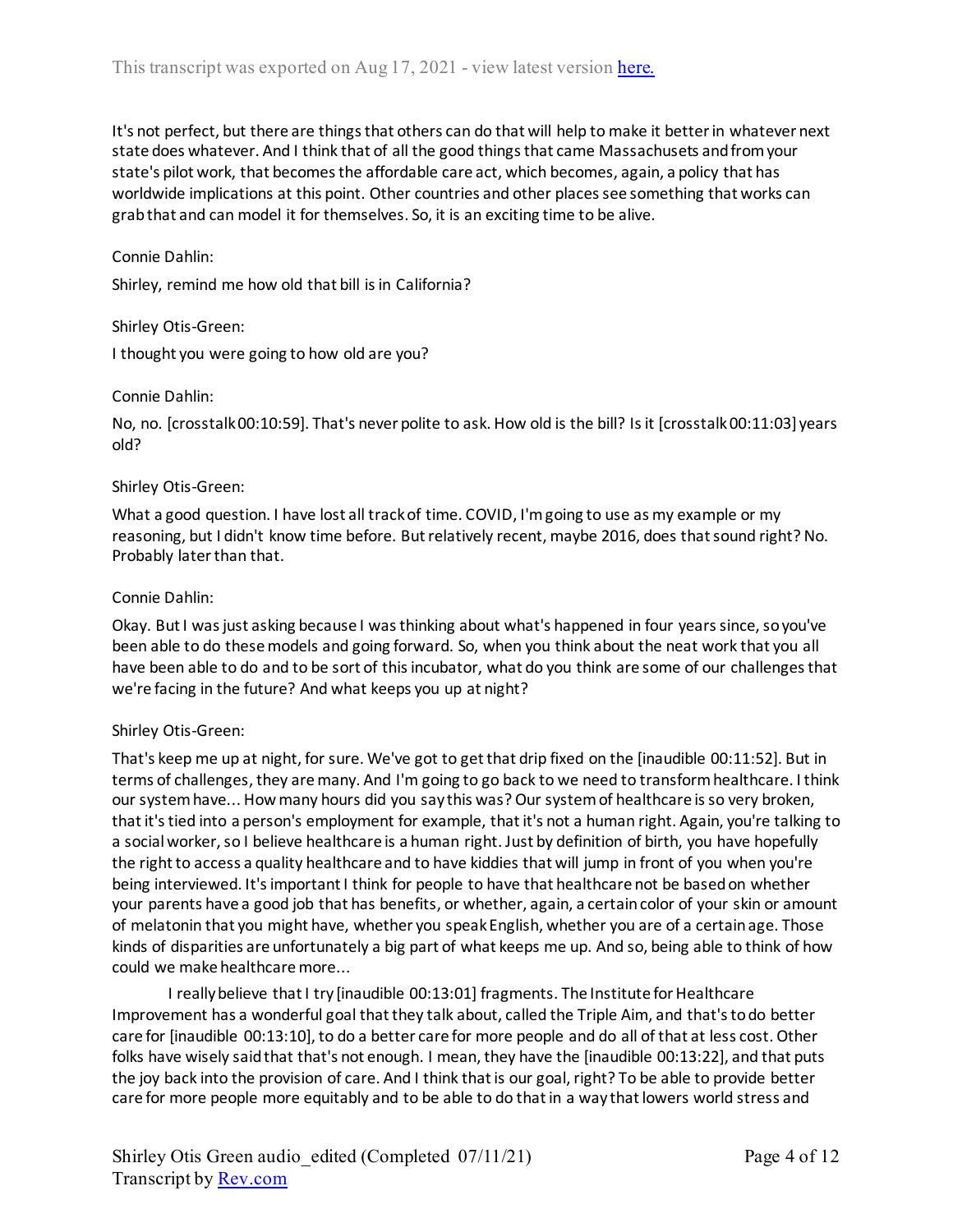helps people to feel good about the care that they provide. And I think that until we are able literally prioritize healthcare as a right, and that quality of life matters, and that we need to be able to not have an assembly line of care. Again, another of the things that bothers me is that when we treat delivery room in 206, we say, okay, that person has breast cancer. This is how we treat breast cancer, and boom, you're on a conveyor belt. And you get what you get because that's how we do breast cancer.

I love the idea of having standards of care, so that's a good thing. But when we standardize care to the degree that we lose sight of the person who happens to have the breast cancer, then I think we had not done a service. So, being able to customize service, to be able to have [inaudible 00:14:39] that is more... Gosh. That is more... It's hard to not be distracted. To have care that is more customized and nuanced and individualized, that is person-centered, family-focused, culturally congruent, to have shared goals of care, to have conversations that really look at what matters to this person from a cultural and spiritual and existential place as part of their values and beliefs and preferences. If we aren't able [inaudible 00:15:12] all of the resources of the United States to provide that kind of care across the board for everyone, again, regardless of their insurance status or any of those other factors.

It is very sad because we have this enormous amount of money that's going into a system that is not providing us with the kind of quality outcomes that I'm sure you guys are learning about. We have currently this enormous amount of spending. Compared to other places, we don't have the quality of life, and we don't have the quantity of life that you would expect for that kind of a per person expenditure. So again, I think we just need to rethink the whole little system. We need different ways of doing reimbursement. We need different policies. We need a whole different mechanism for how do we look at what should be the minimal standards of practice and what should be the expectations that we get for the amount of money that we spend. I think we need to just rethink all of that.

# Connie Dahlin:

Well, it's an interesting thing you say because you may be aware. Certainly, the World Health Organization says that palliative care is a human right and comes out of healthcare. And so, when you look at what they're trying to do of implementing palliative care in pediatrics, in primary care, and you're looking at their methods and just talking about developed countries and developing countries, it is an interesting model to think about because I think you've said a couple things that I think in the future, we are all talking about. I've just been writing about time to define social determinants of health, and there are six or seven definitions. That's great. I think the challenge is that... It was funny because somebody corrected me and said, "You're wrong." I'm like, well no, it depends on what your lens is, right?

And so, how do we help in palliative care people decide what lens? And then I think where social work comes in, you all have a skill and it's so innate. But when you talk about standardization, one of the things that we do need to do is that we need to help other team members be able to assess for social determinants of health. And we have no tools that are systematically evidence-based. So, that's a challenge for the future of saying, we keep talking about this, and how do we do this, and you can also imagine of just what you said about reimbursement. As palliative care, we pride ourselves on having the time to do things that other people don't have, right? So you can imagine that, okay, they don't want to spend the time, so we get these patients. And so, we are going to have to do some of that work of the social determinants. And we still haven't figured out a model where people understand the complexity of what we do if you look at wRVU value or if you're looking at some of that.

And so, we're going to be even more complex, and yet I know from my own practice when I write a consult note, people aren't necessarily always looking at my recommendations. They're looking at what I've found out in my cultural and social history that is affecting the decisions that are being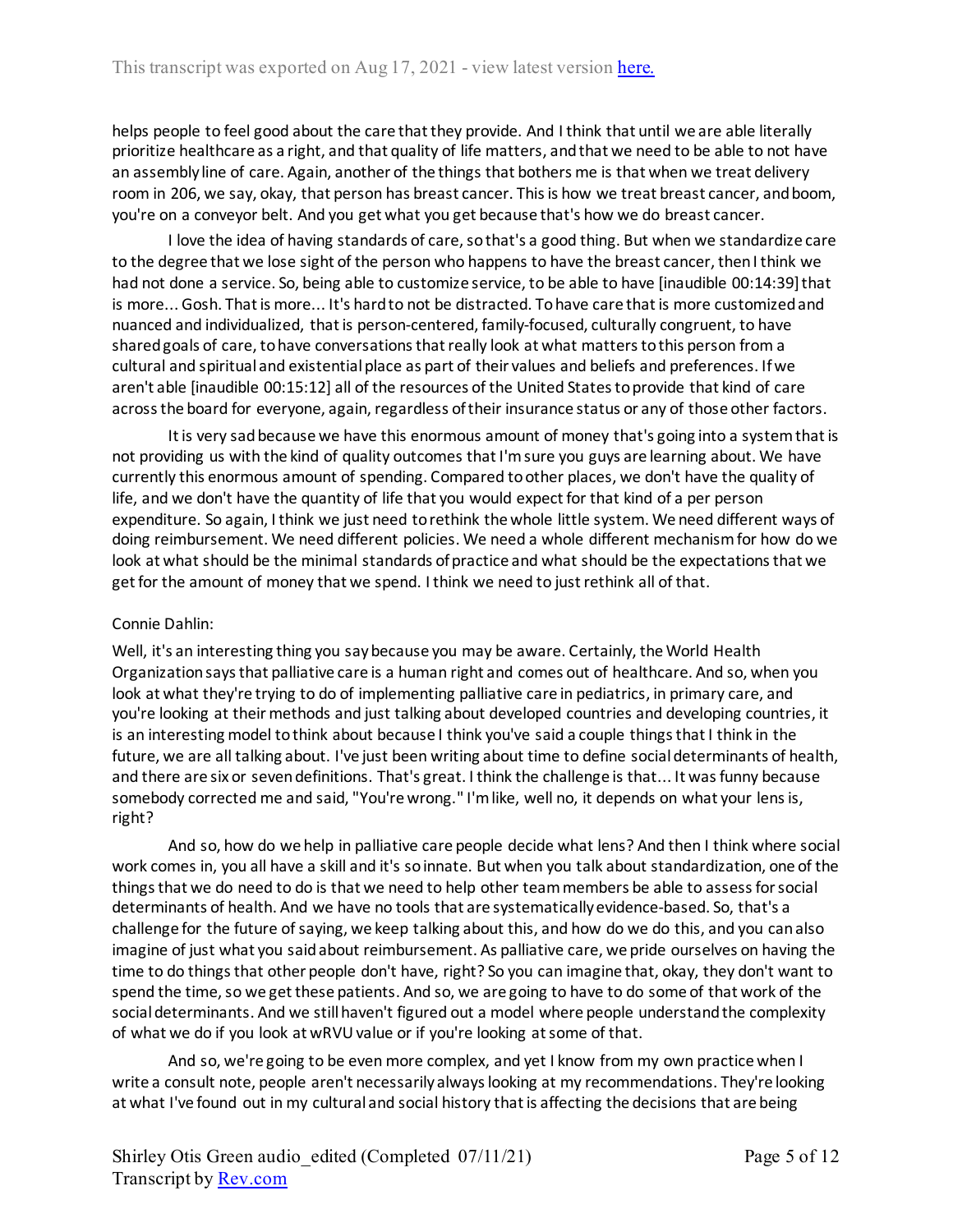made, right? Lynn will disagree with this, but I think there's something to be said. There's a lot of us that can do pain and symptom management. And I could send you to several websites and say, here's how you do this. I'll walk you through it. Hopefully, we're going to have a science vow. But this other part when we get to the personal part, becomes more qualitative and stand besides standardization of a quality metric. Do you know what I mean? Does that make sense?

# Shirley Otis-Green:

It does. And to your point and to all the good people that are putting all of their heads together to figure out how do we have quality standards, what should that look like, how do we measure X and Y. I think that [Therine 00:19:20] is one of the reasons that social work or chaplaincy, and to some degree, I think nursing as well, why we are often incorporated into the bed rate because we don't know what to do with those good folks. On some level, we know we need them, and we know that something magical and mystical happens when we have them and something doesn't happen always when we don't, and yet exactly what is the secret sauce? I think of the [Tamel 00:19:48] study, and I think of your good work as being part of that, but being able to discern what was in the syringe as they like to say. What was it that made palliative care so effective? What was the alchemy of bringing this group of people together that had this enormously influential outcomes?

And I think Therine is part of the rob, right? How do we measure presence? How do we measure that kind of compassionate listening, that ability to hear the question behind the question that's underneath the question? To be able to peel off all those layers, to be able to create a trusting environment where the person can say to you, hey, the reason that mama didn't come back was because she overheard people saying things that made her feel unsafe in your environment. How do we measure that? How do we understand those kinds of things? It is tricky for sure the campaigns to measure what matters or have moved forward [inaudible 00:21:01] lots of experts by [HKIM 00:21:03] and other organizations to look at what were the... Each organizational area or discipline [inaudible 00:21:14] the five things that we should do to try and... Can you remember what that was called? But there have been lots of different ways that people can try to take a bite out of said elephant. And I don't think that our current system is set up to help us to do that very well.

Again, back to the transformation. I think that part of what we have to do is rethink how we measure those kinds of things. Too often, they become processed measures and not outcome measures. And if they are going to be outcome measures, whose outcome? Are we going to be able to really have person-centered, person reported outcomes? How do we collect those in real time? These are big issues. How do we figure that all out? But I don't think we've always been asking the right questions. Not to get too off course here [inaudible 00:22:09], but one of the challenges is our electronic health record when you just say that you write something and you know the part that they read. When most social workers write something, we know they don't read any part. And [inaudible 00:22:21]. We really do want folks to read what we write. We want the sharing of communication back and forth, and that doesn't happen currently. The healthcare medical record is designed for billing purposes. It's designed to maximize that, and then it's morphed into this other thing.

But again, it wasn't designed to be this communication tool the way that it currently is being used. So, that is another part of what needs to have an overhaul. We need to rethink and start afresh. If one of our amigas from Mars were to land on our lovely planet and walk around and try and understand how we do it and why we do it and what we do in healthcare in the United States, they would have a perplexing consternated look upon their little amiga faces because there is no rational way that this makes any sense at all. When you try to figure it out and you see how piecemeal it is, and I'm so excited that you're going to have people expose to the different historical backgrounds of palliative care from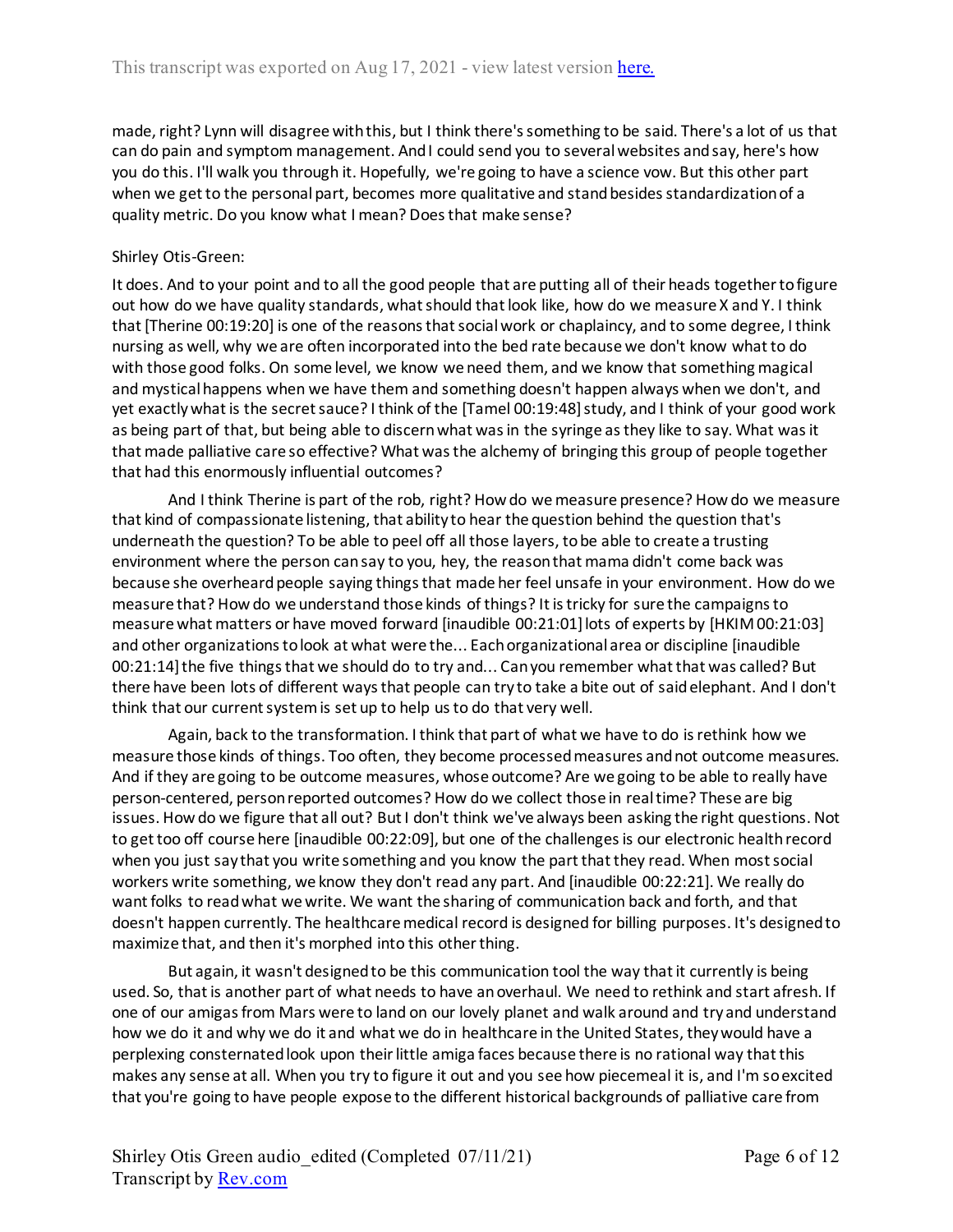the different disciplines, but you'll see how we morph this from hospice. And we took this from over here, and we took that from over there, and we piece it together, and it works for some people some of the time if you have enough resources. But it clearly is a very cumbersome system, and again, not the one that provides care in a way that, again, our patients and families deserve nor in the way that, again, would get past the best quality of life, and our quality of life matters.

So back to the medical record, we tend to have our conversations if you were the patient and I was the doctor and [inaudible 00:24:10]. That is the opposite of what is going to produce a sense of relationship, and a sense of a trust, and a sense of rapport with the provider. The provider is literally following the prompts, and the cues, and the shortcuts, and the required metrics from the dashboard of the medical record, and not again being able to be nuanced to the needs of that person that's in front of them, or in this case [inaudible 00:24:45]. So, we need to do that differently. It's another of the aspects of moral distress that leads us to having way too many of our brother and sister that are burned out, that have that enormous risk for suicide, homicide, divorce, anxiety, depression, moral distress, again, on every level. We talk to people in COVID. Oh my gosh. We saw the rates of that, just enormously high. Again clearly, we need to do better.

## Dr. Lynn McPherson:

Can I ask? If the system is broken, is it irrevocable? And if were not really providing equity in healthcare, and we're really not doing a good job of person-centered care, if it was the universe according to Shirley, what would be one or two corrective steps you would recommend immediately?

## Shirley Otis-Green:

Thank you for asking. No one ever does ask what I think we should [inaudible 00:25:44] world. I think palliative care would become synonymous with healthcare. That's one of the steps that I would take. So, you couldn't be a healthcare provider of any discipline if you didn't know those core principles and apply them and integrate them into your practice. So for example, you might be asking, what would that look like? So, I couldn't be a doctor of any variant, of any kind, if I wasn't able to communicate compassionately and competently with patients and families that looked and acted and sounded differently than I did. If I couldn't meet that bar, and again, how would I measure that? Devil is in the details, but nonetheless, if I couldn't meet that bar, I couldn't be a doctor. If I wasn't committed to be an advocate, I couldn't in healthcare. One of the things that's so interesting to me is when we look historically, and I know [inaudible 00:26:45] looking forward, but when we look historically because it influences our forward, and the people that were against social security and Medicare, and even the hospice benefit was the AMA. Interestingly enough, right?

How is it that we have been able to dissect and fragment healthcare the way that we have? This interesting separation of mind, and body, and spirit when... Again, we kind of are a package. Back to my social work lens, I see the world as systemically intertwined, so I would not allow us in fact, I would be an autocrat, but I would not allow us to be able to do that kind of segregation. So, I wouldn't be able to opt out of paying attention to the spiritual and existential and social concerns of the people that we serve. I think that that ability to be... Oh, I don't do that. I don't want any social worker that I ever interact with to be, oh, pain management, I don't do that. It's like, no. Yes, I don't change the medications, I don't titrate the drugs, I don't you know, but I sure as hell better be able to do a pain assessment. I sure as hell I would be able to know when I should call 911 for the doc and nurse on duty and say, hello, I think we have a concern here. I sure as hell I would be able to know how to help the person to access the medications that they need and where their friendly pharmacist who carries the right drug is going to be.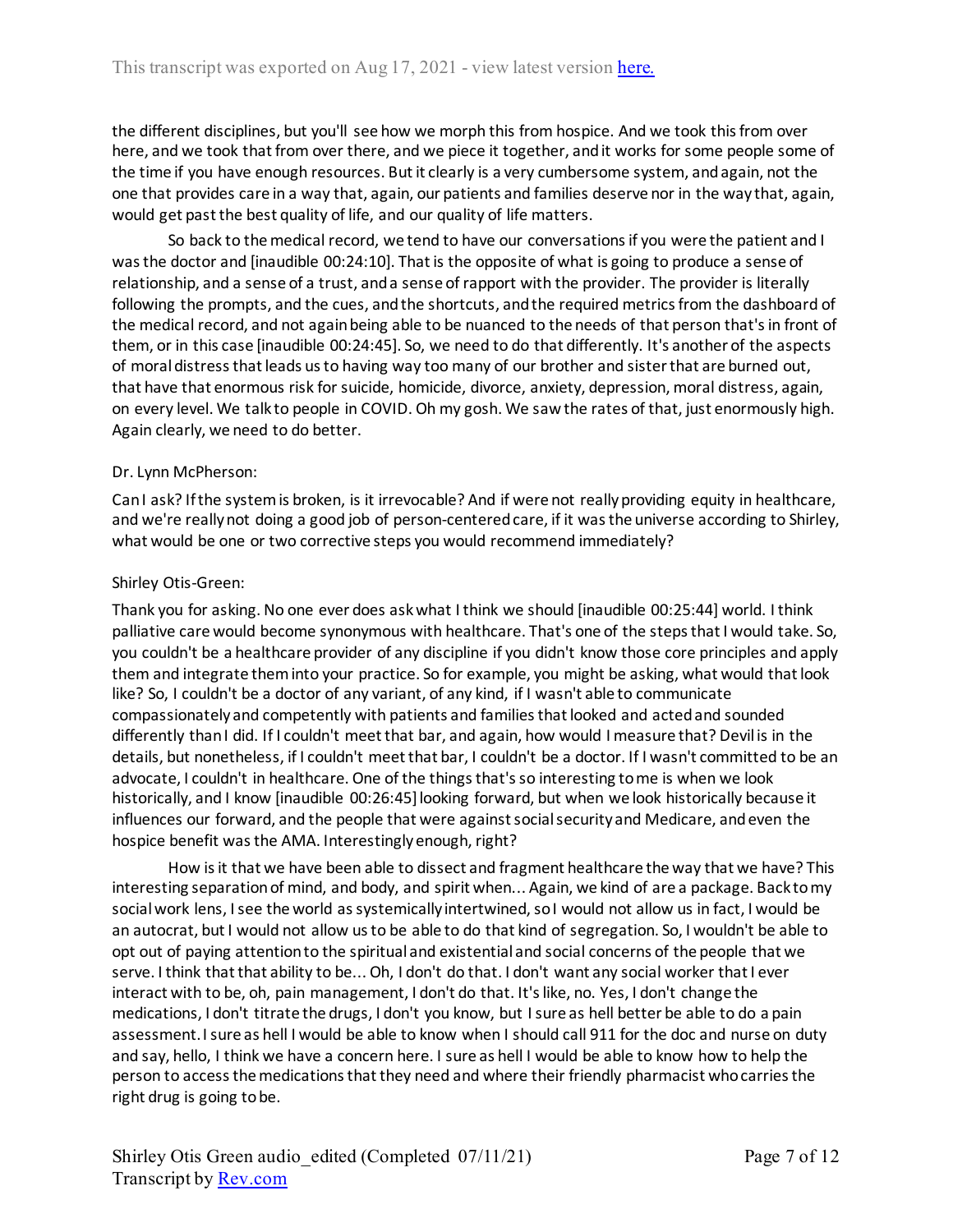Palliative care has a beautiful synergy that I would want incorporated into all of the professions. I think that would go a really long way. Again, I think the world is better when we integrate versus segregate, so you can probably tell my political means. But given that, I'd want my Denis to do palliative care, not because I think he's going to drill so deep that I'm at end of life, but because I'd want him to be paying attention to my fears and anxieties and my desire to have good quality of life. And that means we'll be able to chew, and eat, and to swallow, and have all the parts work as well as they can, right? Improve quality of life and improve function are two things that palliative care cares about, but doesn't every discipline care about those two things? Or shouldn't every discipline care about those two things? So again, if I were king or queen, I would definitely want all of the folks to go through Lynn's program. I would want [inaudible 00:29:27]... She smiles at that. I would want everyone to have those core clinical skills, the primary principles of palliative care incorporated into their practice so that they saw that they couldn't do this in a vacuum, that again, the fragmentation of healthcare is I think where the double lies. We need to be able to see how this is all interconnected.

We've been caring for my mother-in-law with dementia for a zillion years at this point, more so it feels, and in that process, we can see... So again, both for my professional world but also for my personal place as a care provider, it is so clear how, again, we fragment the family and how we talk to or about the patient separately from the impact of what's going on for everyone else that's in that household and the people that are, again, important but are just outside that household. So all of my, both personal and then my professional experiences, just underscore how incredibly useful palliative care is and how incredibly valuable it would be if we adapted those principles, and again, outside of even healthcare. I think that'd be the solution to the problems in the Middle East and what's going on in the Senate and a whole lot of other places if we could see how we need to be on the same side. In theory, what are those unifying goals that we have? And if we could all be person-centered, we all have that true [inaudible 00:31:04]. If we all had that perspective where we could be welling together, I think we could solve and off a lot of the world's problems, but we can't-

# Connie Dahlin:

I'm going to ask a question a little bit about... So one of the things that I see a challenge is, is you said a couple things. One, this part about non-physicians being part of the bed rate. I know you said that. When you said it, it hit me as a gut because there's something about that that means that we are invisible. We're part of a bed rate. I think the second part is thinking a little bit for social work, but I think for all, for pharmacy, and nursing, and all that, is like this whole issue of scope of practice because from state to state, it differs, and people are kept out. Where I work right now, one of the things that... I will not say tragedy but does break my heart when I see very talented social workers who are diminished to the role... I shouldn't say it that way. Who are not used to their full scope of practice to look at a bigger situation but are really, truly about discharge planning, getting the patient out, not even the coordination, just getting the patient out. And that just feels... [inaudible 00:32:25] like just a gap, right? What are we going to do for the future so that that doesn't happen? Because I think, hospital say, oh, we're going to save money. We're going to slot these people into that, whether that's part of the bed rate or not.

And then, what happens is that, like you've said, we focus on just getting the patient out rather than thinking about what is this patient and family about. Is this going to be a good discharge? Is it a discharge where they're coping even though we all know it might not work? We have to let them do it, which I find sometimes it will get very paternalistic and maternalistic and say, they can't do that? I'm like, yeah they can, and they're going to have to do this and fail, and then next time, they'll be able to listen to us. Or what happens is I look at this plan and I'm like, what are we doing? And I question it and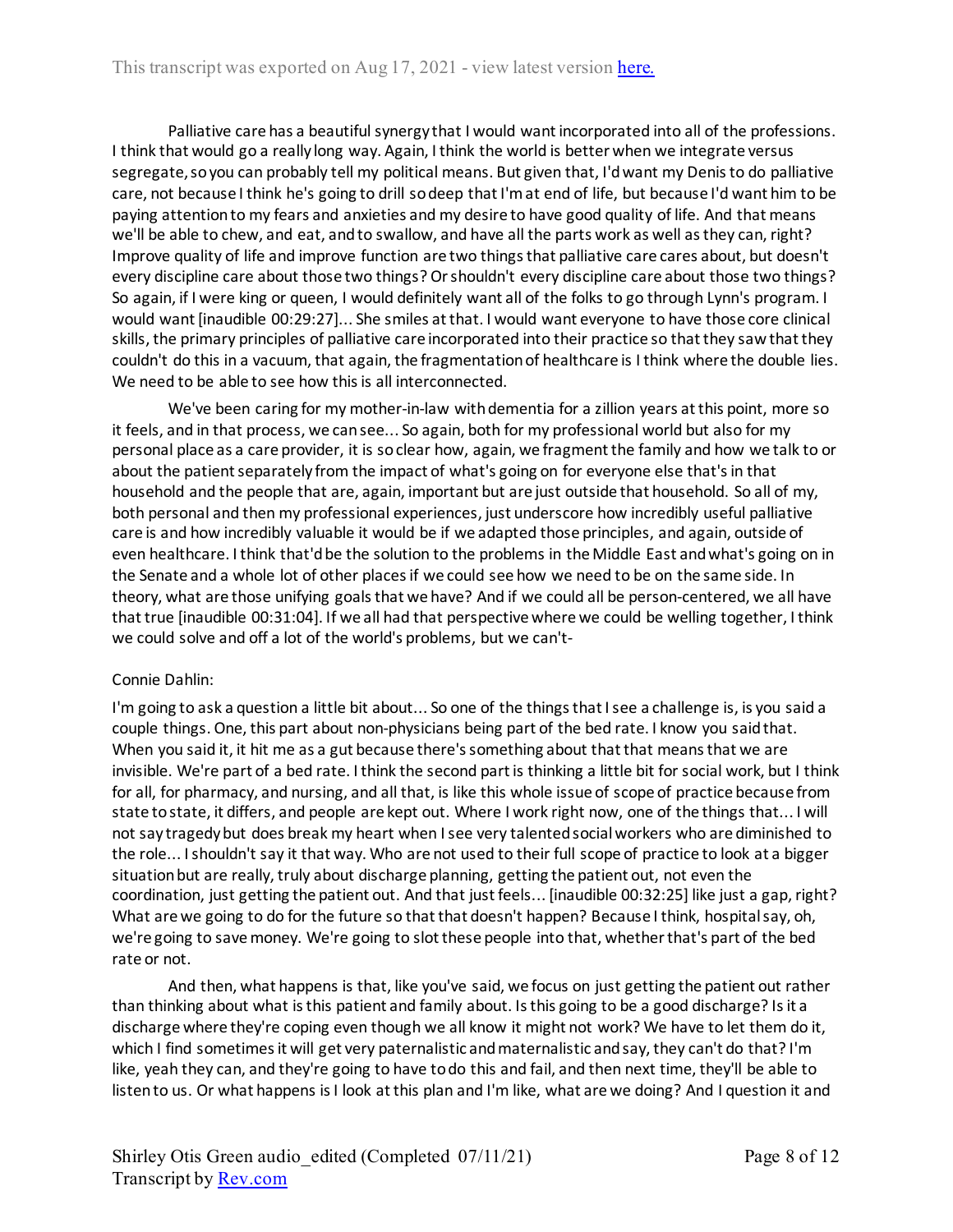then everybody is like, kill the messenger, me. Oh palliative care, you're so bad. You stopped us from discharging that. And I'm like, well, I'm trying to stop them from being readmitted. Our goals are totally [inaudible 00:33:32]. So, just think about a little bit of that when you think about when we're looking to the future, and we're thinking about social work, and we're thinking about this integration, what does that bring up for you?

# Shirley Otis-Green:

A couple of things. One is back to what's broken and how can we fix it. What's broken is we have not only disincentivize the things that we say we wanted, but we have misaligned our incentives so dramatically and so [inaudible 00:34:01], I don't know if that's a word, that we've resulted in the outcomes that we currently have. So, resistance that is in some measure of equilibrium is there because things supported being there, right? So, the system is getting the results. It was designed to get... And that's the part that breaks my heart, back to why am I staying late at night because our system is designed to keep repeating the same mistakes. There's going to be another shooting of another police officer involved shooting of another person who's an unarmed person of color within moments of watching this video because that's what the system... And how do we know that? We look at the results and we can say those results [inaudible 00:34:46]. If they keep repeating, then we have to say that there's a systemic thing going on.

So our system, our healthcare system is getting the results it's denying to get, and that's why I keep saying we need to do this differently. So, we need to change the incentives. The current reimbursement system does not pay for the kinds of quality of care or the collaboration of care that we're talking about. And so for instance, like a durable discharge comes into play and [inaudible 00:35:17] a lot of the transactional language, a lot of that comes [inaudible 00:35:23] per service that's very much of a system that's designed to bring in, that healthcare can be a for profit enterprise in a way that it had developed until fairly recently without any other alternative payment models. And that's why they call it alternative because everything was in this system and people have been able to tweak the system in such a way that they could maximize dollars in and cross out. Capitalism has lots of good factors, but maybe isn't the best way to do healthcare in this way if what we want is, again, something where the people who go in to healthcare have a desire to make a difference in people's lives and if patients and families and communities are able to have voice in how this is going to be done.

So, the challenges that yeah, if we're going to not pay differently, if it's part of the bed rate, then it means there is no differentiation between whether there was a good social worker involved, or whether a chaplain was there, or whether a nurse did a drive by, or whetherthe therapist did whatever, a physical therapist or occupational therapist, whoever in those guys could talk and bill. But that idea that a lot of this stuff is the same payment whether or not it happens makes all of those with people optional. And therefore, why would you do it? If you only care about... And that's back to the incentives not being aligned that the person who cares about quality, and the person who bills over here, and the person who does a cost avoidance over there, and the person who pays the salary over here, those things aren't seen as part of the package, right? It's still beyond me. I can only say it's just beyond me. I don't understand how I've never met a physician, and I met a lot, who was happy with the current system of turnaround time for a clinic visit, the expectation that you will have a 12-minute visit so that you, in theory, have a 3-minute documentation and go right to the next one. So, every 15 minutes that you've got somebody that you're seeing.

When your schedule is like that, there is this dissatisfaction, it seems to me. And so, I don't understand from a social work lens, given what seems to be the power and influence of physicians, how we all don't hold our hands and say, hell no, we will not go, right? How is it that we, as a healthcare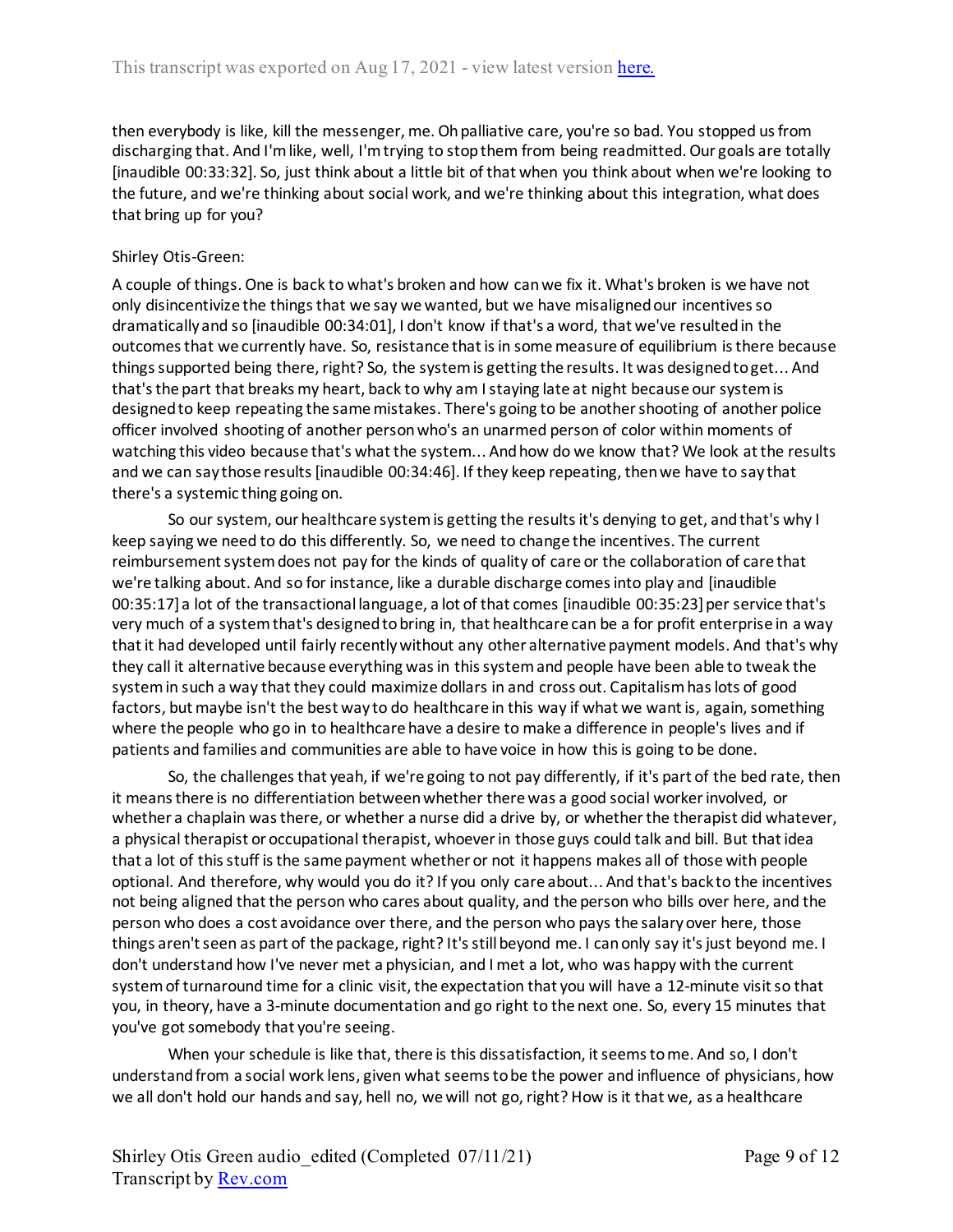field, don't literally just draw a line that says, that's not how you do it. That's not what I signed up for. That's not what I trained for. That's not what I... If we're going to talk about evidence informed practice, [inaudible 00:38:30] evidence-based, but evidence informed practice, we wouldn't do it this way. And again, it's not a rational way to do this. So, it is interesting to me that we have abdicated our responsibility as healthcare professionals to allow someone else to decree how often and how much time we should have with whatever person. As a social worker, I give our field all kinds of grief whenever I can that we have accommodated to those kinds of expectations. We need to hold [inaudible 00:39:10] and say, that's not how we do this. If my role is only to get you out of the bed, I didn't get a Master in Social Work to get you out of the bed.

That means I'm ignoring the code of ethics that I presumably swore allegiance to. It means I'm not following best practices as set by any of the professional organizations I might be involved with. It means I have sold my soul. And again, selling one's soul is never a good plan in my opinion because again, it's related back to the moral distress and the feelings of enormous grief that go with that. Souls are really [inaudible 00:40:02]. So, I think that there is a... And back to one of the requirements that I would have in my reformed healthcare is that idea of advocacy and that we would advocate with one another, right? And so, if I'm part of an organization that is slashing the numbers of social workers because they're too expensive, and we don't bring in revenue, and so we are not... We are a negative service in some of the language that you'll hear.

When we'd like think that the rest of our colleagues would lock arms with us and would say no, we're not going to practice in a place that does that. It's not okay that there's one lone little chaplain for a hospital bed, hospital with 427 beds, and we're going to say, no, spiritual care is an important aspect to quality of life. And we have to do this differently. If we all, again, saw ourselves as part of a team, it would seem to me that we would be able to have more influence, but we tend to fragment amongst ourselves and [crosstalk 00:41:15]-

## Dr. Lynn McPherson:

It's interesting to see a autocratic leader campaigning for revolution. I like how you rolled, Shirley.

## Shirley Otis-Green:

Yeah, there you go. Nothing but contradiction.

## Connie Dahlin:

So, if you think about that though, I mean, I think of... So, we have students who were wanting them to think broadly for the future. What advice are you giving somebody starting in the field? What are they need to be thinking about to help change the future? You've said some things about, kind of theoretically, but can you think of some specific things that they should be doing?

## Shirley Otis-Green:

I think by getting a doctor in any discipline, in any specialized field. What you've done is put your stake in the sand and you've said, I care about... Hopefully, you've said, I care about this so passionately that I'm going to devote zillions of hours of effort, and I'm going to slog through all of the requirements, but I'm doing that because... So hopefully, my good advice, is that you're really clear about your personal and your professional motivation because getting [inaudible 00:42:30] hard. And so, you're going to need something that buck you up. So I recommend doing a little deep breathing mantra, and spending some time in personal reflection, and thinking about a patient story, a professional moment of some sort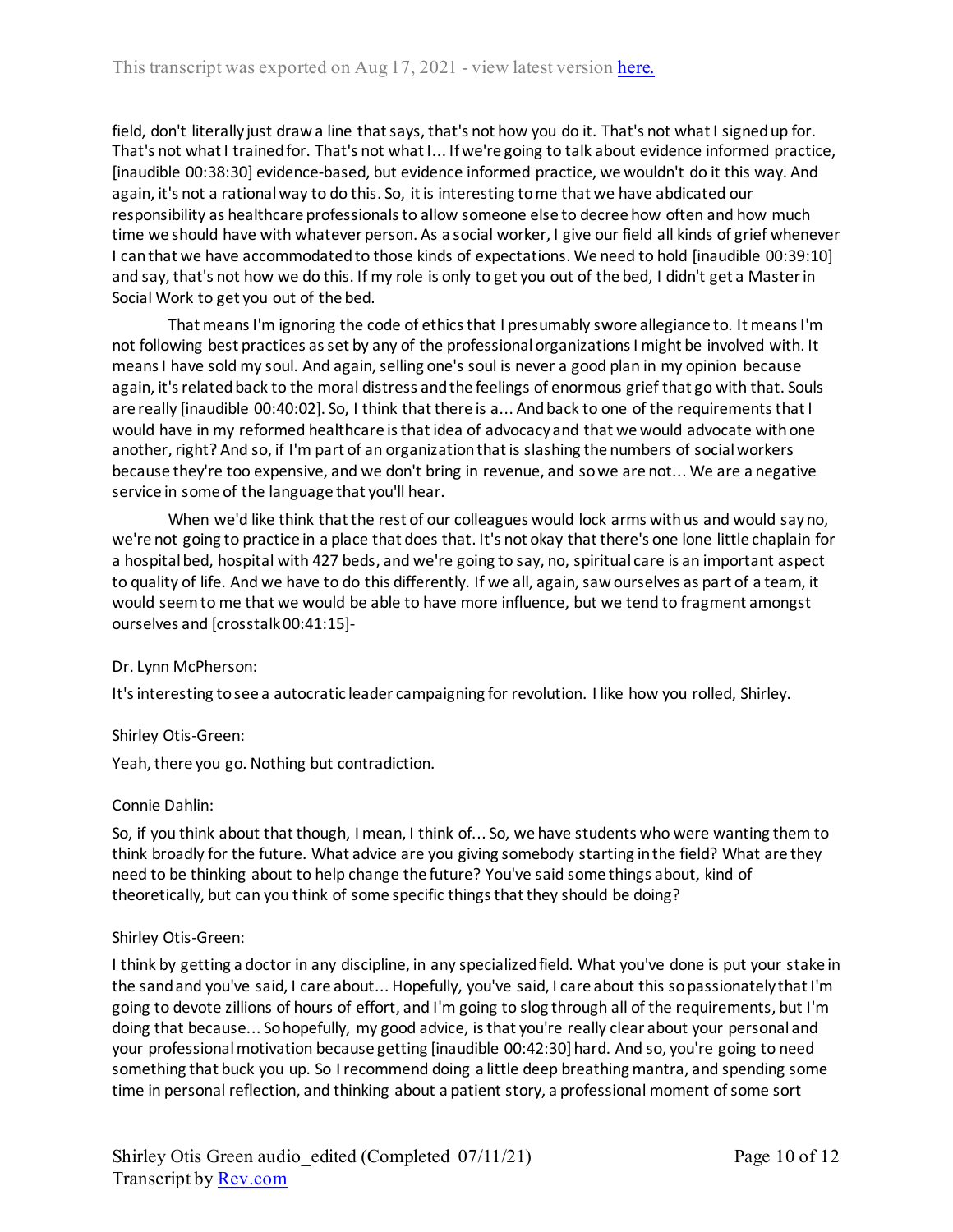where you knew if things were different, you would have had an outcome that would have been so much better. And you can hold that story in your heart so when things get tough, you're able to remind yourself of why I'm doing this. And in the same way, because it is important as that is, I think we need to have a personal motivation as well.

And so again, the same thing [inaudible 00:43:17]. Deep breath. That moment of real reflection. And you'd say, why am I doing this? How can I make a difference? The only reason you're doing a doctorate is because you're going to make a difference in the world, and God bless you for [inaudible 00:43:30]. So, you're going to make a difference in the world and you need to have some motivation for why, that you're going to get up in the next day and slog through another, whatever it is. So for myself, it's real clear to me. I have several patients that are right there for me, but one of those patients who's a person in pain. And I was a good little social worker and I believed in my good little team, and they said, we were giving her the maximum amount of opioids and we had a saline, and she had reached it, and oh well, it's too bad that that still hurt. We all felt terrible about it, but I trusted our doc and our team, and we did the best we could and [inaudible 00:44:08] are. And later, I moved into a different place, and I had the opportunity to be invited to learn beyond my previously narrow scope and realized that there is no automatic saline and opioid use, and that indeed there were other things that we could do. And her cry still hunt me to this day.

So, one of the reasons that I've done work in pain and symptom management is because I feel guilty and sadness and a death to the patients that I didn't provide the best care for and knew that [inaudible 00:44:45] but didn't know what to do and didn't know that that could be part of my scope. And when I learn more, hopefully then I can do better. But I hold those patients as part of my motivation. And in the same, I have drunk the kool-aid that tells me that everyone is mortal. And if that's true, then that means my dear son is mortal, and he's the best [inaudible 00:45:09] best, and I want him to get the best care. And until I can believe that he is going to get the very best care no matter where his care is going to be delivered and no matter, again, hopefully, knock on the wood, it's zillions years from now, but at some point when he's on a serious illness, when he has a need to have medical care, I want that medical care to be better than I am confidently would be at this point. So all of that wasto say, my advice is to identify why you do what you do. Identify why it matters, and then move forward with that.

I think the best and most useful thing that we can do, I've studied this actually a lot, I think resilience is a really important attribute. And I think we build resilience by doing things that are tough and by having a sense of purpose. We have to have a sense of meaning in our work. And that's the good news about palliative care, again, and to all of life's problems because it is a meaningful work, so you get a chance to literally make a difference in people's lives. So, in whatever way you can help make the world a better place, you are not only making the world a better place that's nice, that's going to make a difference in patient lives and other people's lives, even makes a difference in your life. You're going to feel better at the end of the day when you know that what you did was good, what you did was meaningful, what you did could be impactful, what you did had purpose, what you did help move that rock up the mountain just a little bit further. It's a big mountain and it's a heavy rock, and so we need to have all of our friends come in. And that's the other good thing about getting a doctorate in palliative care, is you're going to meet the finest people on the planet: the faculty, your colleagues, your teammates, your co-students, your [inaudible 00:47:14] of students.

You're going to meet, by definition, the finest people who walk the earth. And you're going to have friends from different countries, and different timezones, and different geographic areas, and different disciplines, and different genders, and different races, and different ethnicities. And all of those different things are going to help you to have some comfort at night when you do go back to bed exhausted from that hard day, but satisfied that you're part of a team that's on the right side of the